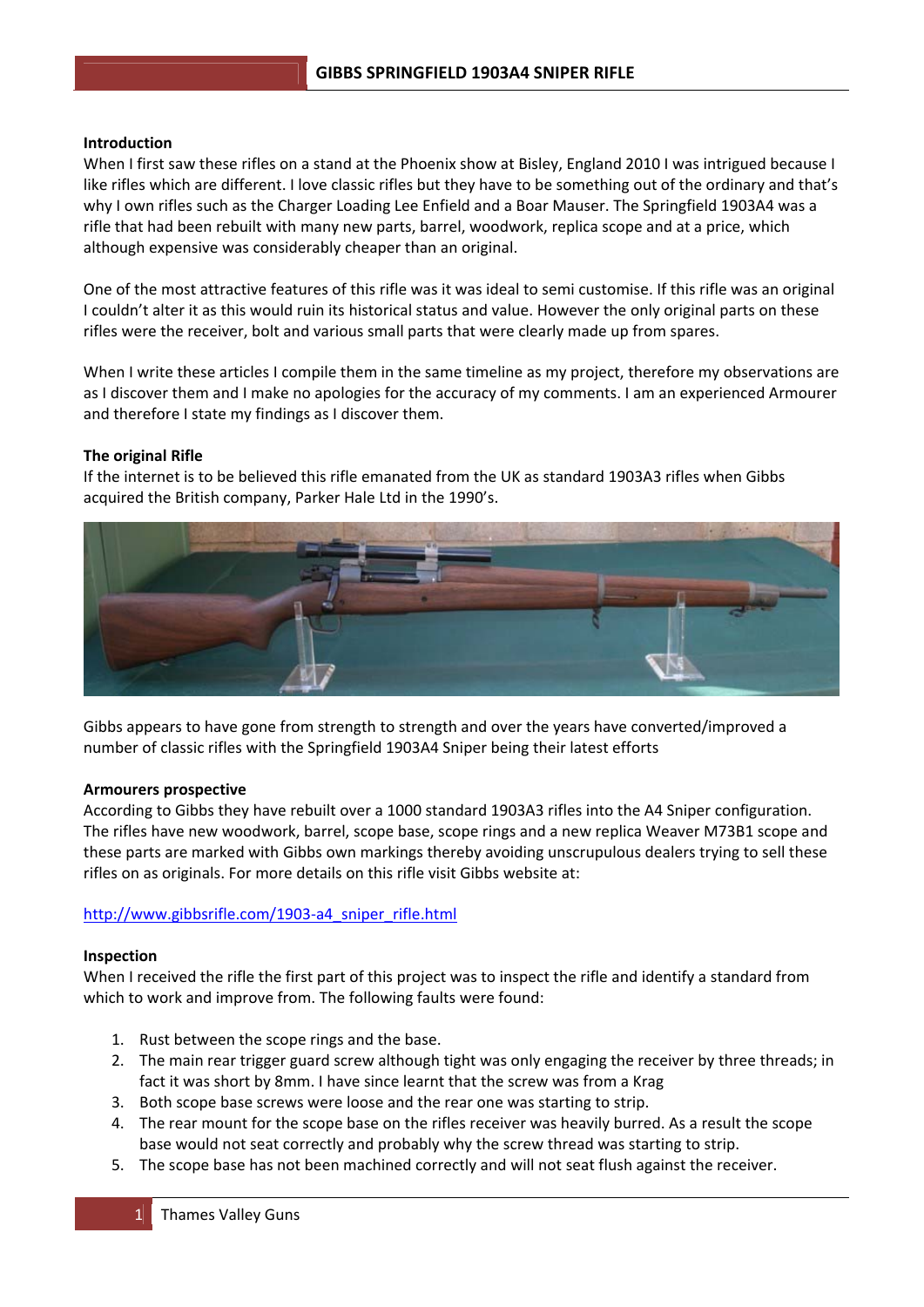- 6. The ocular lens on the scope was loose and was rattling about.
- 7. Lens quality is very poor with considerable picture distortion.
- 8. Windage drums on the scope have been fitted incorrectly. This was stated by Gibbs.
- 9. The phosphate finish makes the cycling of the bolt appear rough. This will improve with use.

## **Range Test**

After carrying out some repairs, I wanted to perform a function test of the rifle, zero the scope, enjoy shooting my new purchase and to generally see how the rifle performed.

Initially the range test went very well, the scope zeroed easily enough, held its zero and the scope didn't move in its mounts. The rifle fed, extracted and ejected without fault.

The first obvious fault to appear in this test was the scope lens, whilst I appreciate this is a replica of the Weaver M73B1 scope it is no excuse for the absolute abysmal quality of the lens. Except for the centre of the lens the remainder of the lens picture was completely blurred.

Scope magnification is supposed to be x2.75 but there is no noticeable magnification at all, which is probably due to the poor lens quality.

The rifle shot reasonably well with a 6" group at 200yrds and I shot 50rds without mishap, or so I thought. When I returned to the workshop to clean the rifle and carry out a post range test inspection I found a chunk of wood had fractured off near the rear mounting bolt. In my experience this is caused by recoil and a poorly fitted stock.



In the US these rifles retail for a shade under \$1000.00(2011 prices). In the UK at the current exchange rates they retail for \$2,315.94.

Whilst I temporarily repaired the stock (see picture above). To return the rifle under warranty to the US from the UK is a non‐starter as the cost is prohibitive, so therefore the only cost effective solution is to repair it myself.

## **Gibbs Rifle Company**

I emailed Gibbs concerning the above faults and the following day I received an email from Gibb's President, Val Forgett III with a promise to replace the stock and the scope free of charge. To date, I have not heard or seen anything from the Gibbs Rifle Company.

## **Barrel**

The new barrel is 24" in length, is a four groove replacement for the original and is finished in the same phosphate finish as the receiver. I have little experience with these barrels other than they performance appears satisfactory. So far the rifle has shot reasonable well but this could be improved with a better scope, bedding and a superior trigger.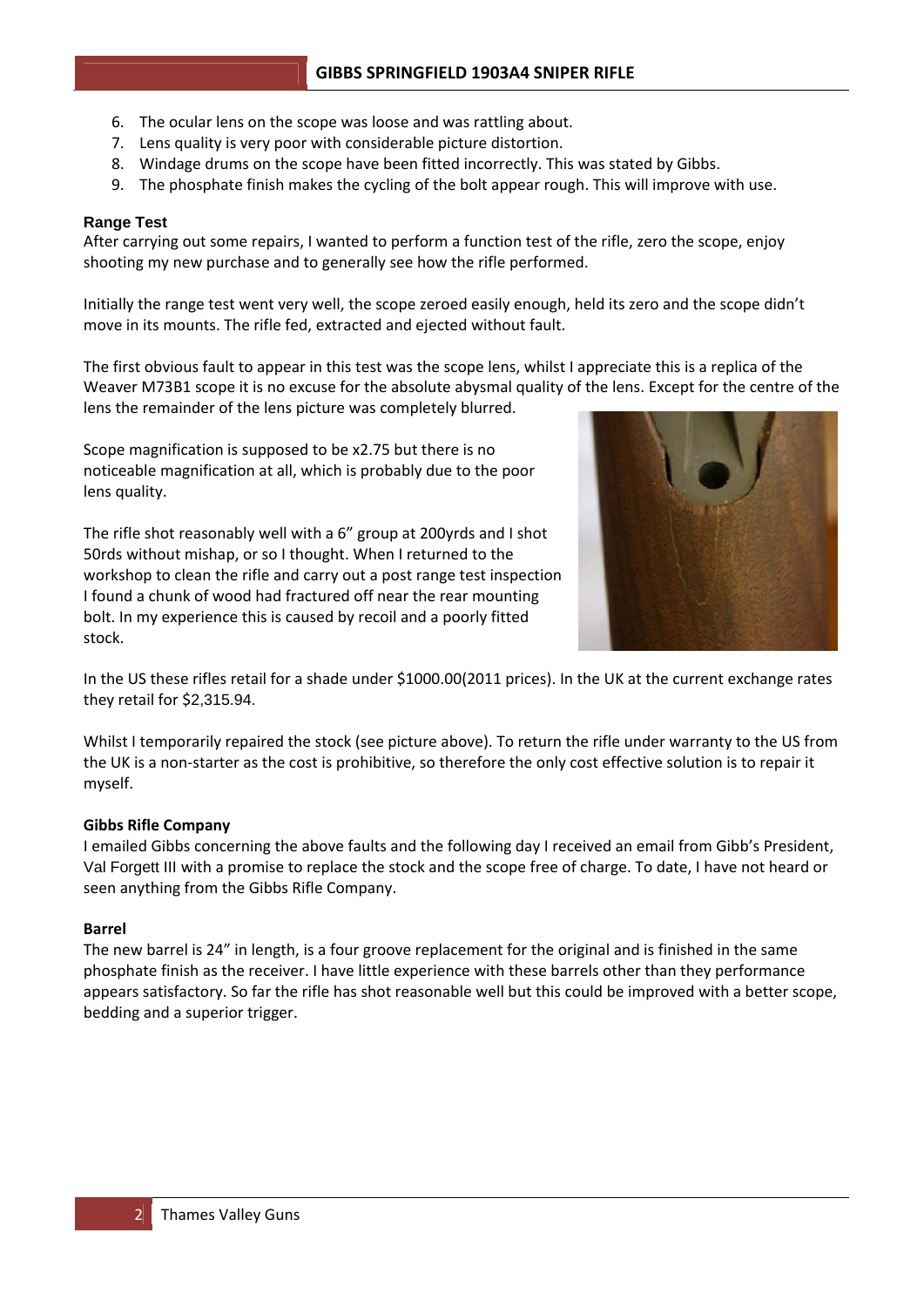# **GIBBS SPRINGFIELD 1903A4 SNIPER RIFLE**

### **Scope Base and Rings**

The scope base is a replica of the original and is marked with Gibb's logo to avoid any confusion. The rings are well fitted both with the mounting of the scope and to the base. Course adjustment is possible with the two screws at the rear.

My only criticism is the poor fitting of the rear mount. As you can see from the above picture there is a clear gap between the receiver and the base.



## **Woodwork**

First impression of the woodwork is a good one, everything fits well and nothing is loose. However I unsure of the wood type, it is not a good walnut and my experience would indicate it is one of the many hardwood stocks sourced from the East Asia such as China and Vietnam, however I may be wrong, so please don't quote me on that.

The wood machines and finishes reasonably well but appears to be brittle and fractures easily with damage to the tang area as shown in the previous picture and a fracture around the recoil block.

Another minor observation is the considerable number of tooling marks around the butt area.

### **Scope**

Whilst this was a replica of the Weaver M73B1 scope it is the worse rifle scope I've ever encountered, whether it was a one off I do not know. However lens quality even for a replica was dismal, lenses were loose and although Gibbs has stated in the accompanying instructions the windage/elevation drums had been fitted incorrectly.

My only good comment about this scope was that it zeroed easily enough, held its zero and there was no sign of scope creep. Little consolation really and as a result the scope has been added to my scope collection as an example extremely poor quality manufacturing.

## **Trigger**

Trigger was the standard model and no attempt had been made to polish or tune it. As a result trigger pull was approx. 6lbs which is less than ideal for a sniper rifle.

### **Bolt**

This was a standard bolt which had the bolt handle modified as in the 1903A4. It functioned well but operation was rough due to the receivers phosphate finish. The bolt stop had been re‐blued but had rust underneath the blueing.

#### **Summary**

I when decided to buy this rifle I was quite excited by the fact that this was something different based on the venerable and reliable Springfield rifle. I expected a functional rifle with no faults that would shoot reasonable well. However this was not the case, the rifles quality was poor with one fault or another at every corner. In some ways I am my own worst enemy as my firearms knowledge permits me to see errors that others may not, but if I was a normal shooter I would have certainly considered returning this rifle and requesting a refund.

However this rifle was something different and as an Armourer I have the skills to put matters right. Some may say I'm stupid but it is my intention to stick with this rifle until I get it the way I want it.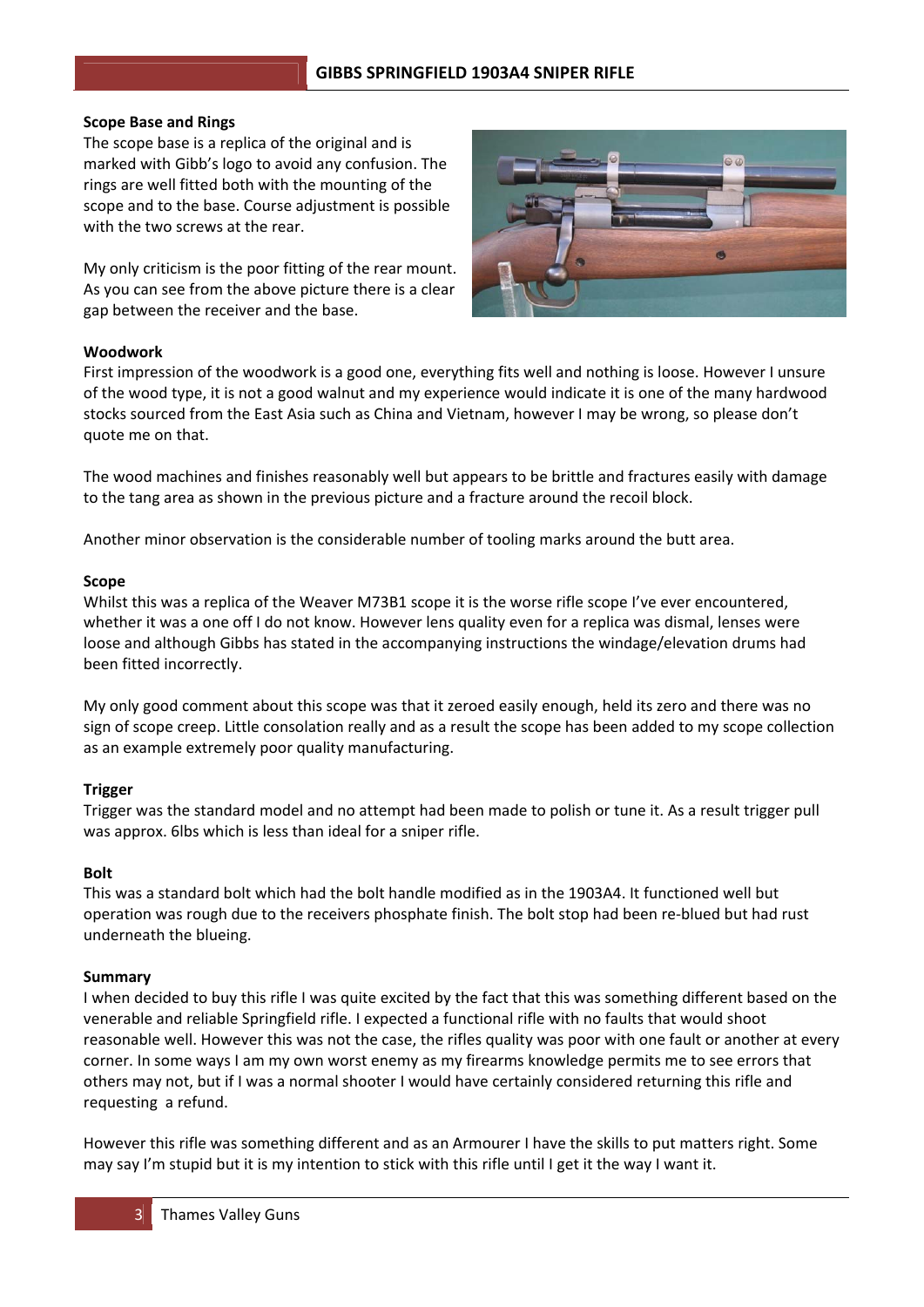# **Rebuilding a Replica Springfield 1903A4 Sniper Rifle**

There was so many things wrong with this rifle it would be better to strip it all down and start again. One advantage of this rifle is that being the US standard infantry rifle there are many options on the market to improve the rifles poor condition and performance. Having said that in the UK things are more difficult as the Springfield is not as prevalent as in the US and although I hate to admit it the Ebay auction site comes in very handy.

# **Bedding & Trigger Guard Screws**

I wanted to bed the rifles mechanism for two reasons, to improve the rifles performance and to improve the woodwork fit to minimise any movement and thus reduce the likelihood of any more fractures.

The bedding process was fairly difficult as the stock was fragile and I didn't want to cause any further damage. Once the bedding process was complete the first thing you notice is a more solid feel to the stock and the rifle as a whole. Another problem that the bedding process identified was how poorly the rifle was seated in the stock initially. The barrel did not touch the wood at all except at the fore end and at the breech



end there was 2mm of clearance between the metal and the woodwork.

As a result I had to question the practicability of persevering as I felt I was flogging a dead horse with this stock. A solution presented itself on Ebay in the form of an original unissued Springfield 1903A3 "C stock" from Holland. Whilst it is not a Sniper stock they are identical except for the bolt recess which can be easily remedied.

The new "C Stock" required some fitting but the overall quality was far superior and gave me an added boost that in the end this could be a good and unique rifle.

Another problem that I had identified was the very short rear trigger guard screw. This was because it was the wrong screw, it was the screw for a Krag or an earlier 1903. However it was easily solved as Foster's supply extra‐long screw especially for the 1903A3.

## **Trigger**

Timney provide an excellent aftermarket trigger for the Springfield which is factory set at 3lbs but can easily be reduced to 1½lbs. It is easily fitted but does require some modification to the stock to allow it to fit correctly. Another problem is the trigger will not fit through the recess in the trigger guard. Again this is easily solved, I milled mine out but it can be done with a file and a little elbow grease.



Once fitted and for the purpose of safety you should always test cycle the bolt and ensure the trigger cannot release the firing pin.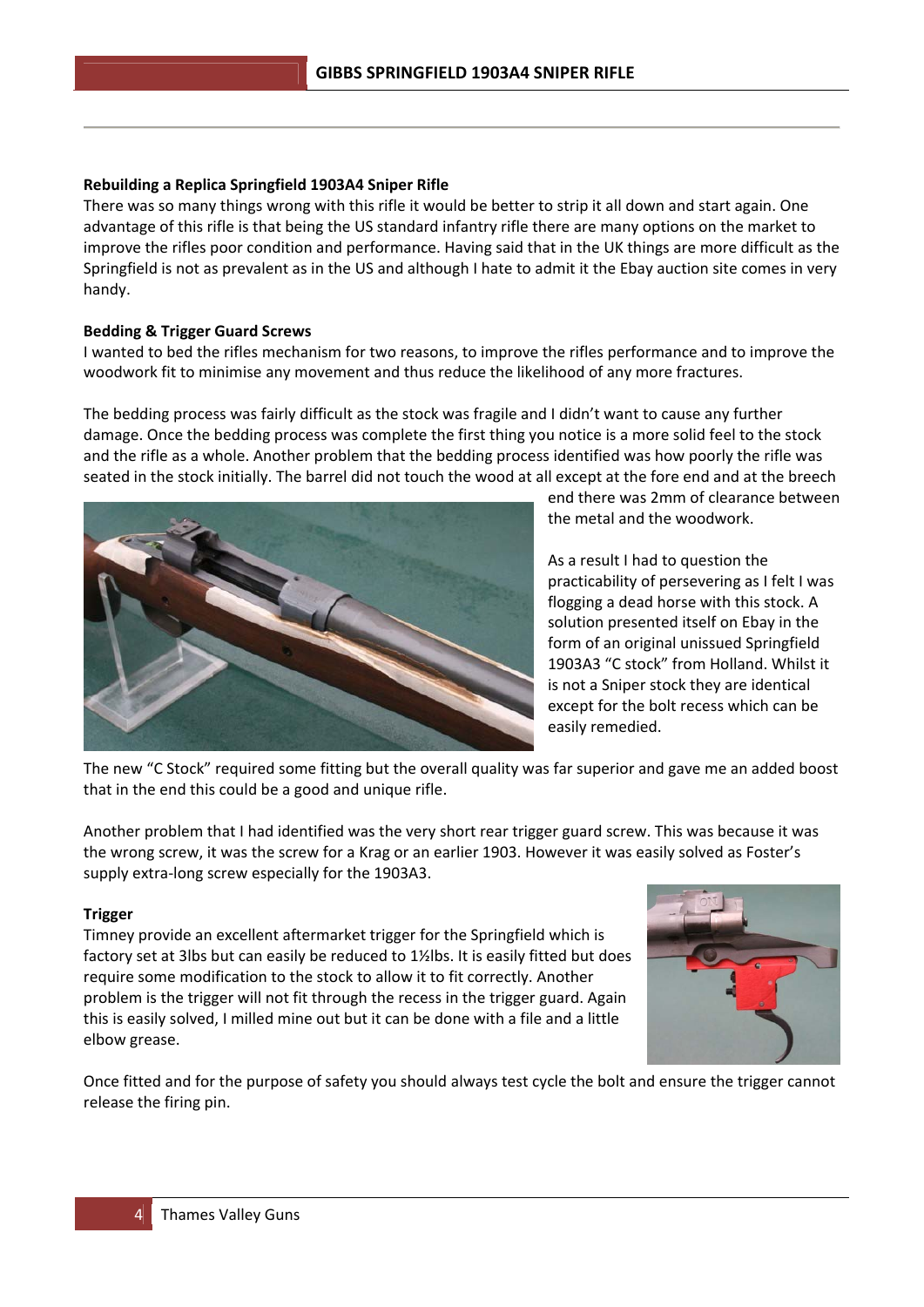## **Scope**

The replica M73B1 weaver scope was a major disappointment but even so it amazed me how US Snipers managed with the original scope in the 1940's & 50's. These scopes certainly couldn't compete against the British and German scopes of the same period and in the counter sniper role must have put the US Sniper at a disadvantage against his enemy equivalent.

Replacing the scope with an original was not a consideration as I had no intention of replicating an original Sniper rifle, what I wanted was a 1903A4 with superior performance and for that I needed a better scope. I did have a number of scopes in mind and once again Ebay was the solution. I wanted an American scope, not a modern one but a scope with some vintage and character. Scopes that I was considering were the:

- 1. Vintage Lyman Alaskan; a far superior scope which was from the same period but still with only a 2.75 magnification; however its tube diameter was 7/8" which permits its use with the rings supplied with this rifle.
- 2. Vintage Lyman All American; these are scopes from the 1960-70's and are 1" tubes but have x4 or more magnification. They are no longer made which means they are interesting.
- 3. Vintage Leupold M7; this is a 1960‐64 scope with a 1" tube and x4 magnification.



I finished up with two of the above scopes, the Leupold M7 and a Lyman x20 All American Scope. I will experiment with both scopes but the Leupold M7 is particularly apt as it has single post type reticle as typically used in British No32 Sniper scopes and the German equivalents.

The Lyman came from Australia and although it was serviceable, it was in need of a major service. Once cleaned and serviced this was a nice scope and I felt it would complement the 1903A4 nicely.

The M7 came from the US and was good condition except a few external marks. Initially I have decided to fit the Lyman as I like the long scope format. However should it fail or not be suitable I will replace it with the M7.

## **Scope Base and Rings**

Another area for improvement was the scope base. We could machine and improve the base supplied with the rifle but the base utilises 7/8" rings and from what I can see, scopes with this tube diameter seemed to be limited to x2.75 magnification, not exactly the performance enhancing criteria that I required.

Therefore we had to purchase a new base with 1" rings if we were going to improve the rifles optical performance. The solution came from S&K Scope Mounts in the US. I have experienced their products before and have found them to be of good quality and they produced a number of bases for the Springfield and its various models including the 1903A3.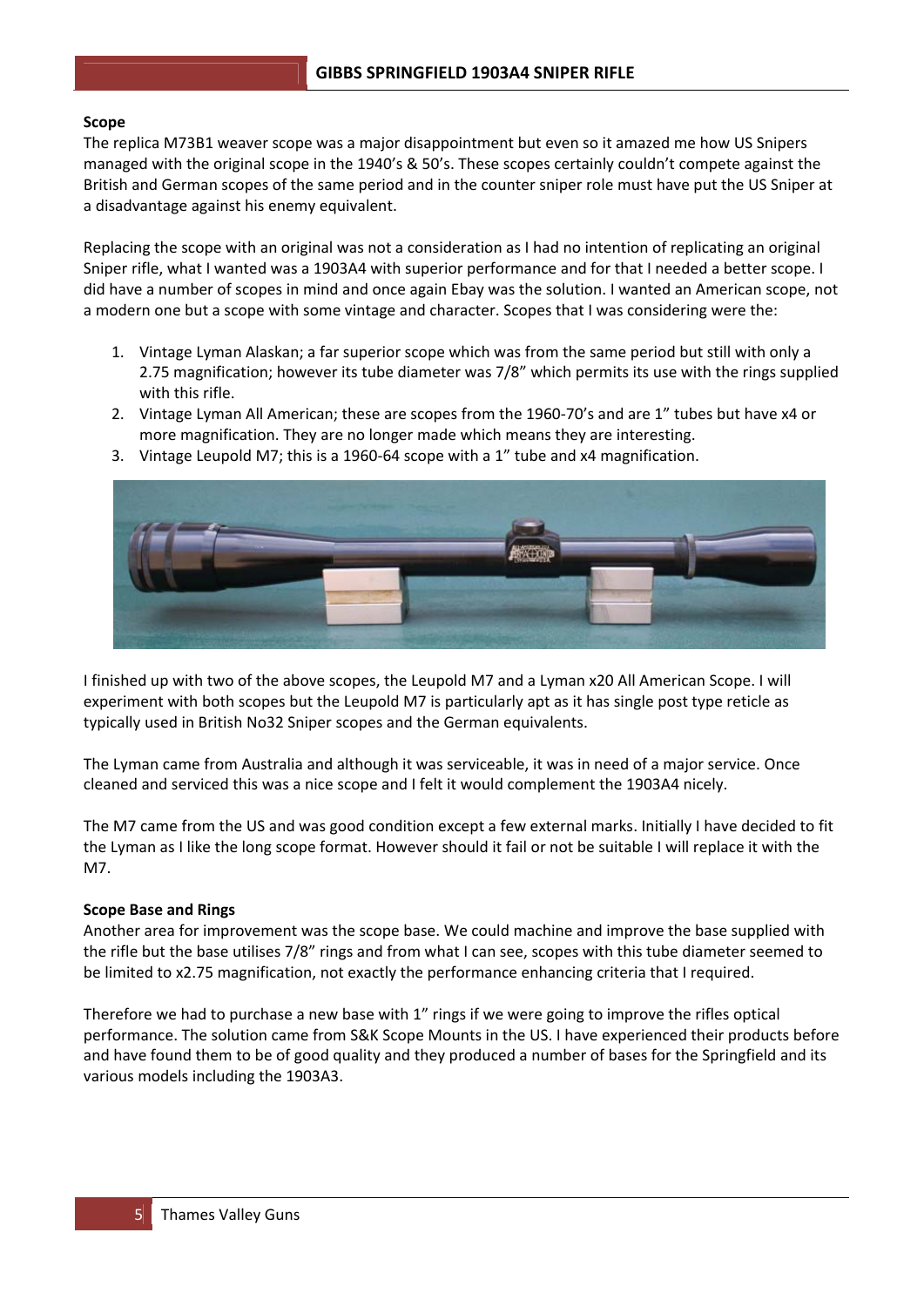I must point out however that the S&K 1903A3 scope base will not fit this particular rifle unless you remove the handguard. I was aware of this issue and had purposely purchased the base with a view to modifying it in two ways:

- 1. Remove sufficient metal from the front of the mount to clear the handguard and allow it to be fitted.
- 2. Drill the front of the mount to match the front mounting screw in the receiver therefore allowing it to be securely mounted to the receiver in a similar manner to the original base.

The S&K base is noticeably higher than the original which is what I also wanted. The reason being was that the replacement scopes had 40mm object lens which was far larger than the original M73B1 of 19mm. This exercise was more difficult than it looked as I didn't have the base or scope at that time and I was doing all my judgements from pictures. However my research paid off as the mount was suitable for both scopes.

# **Butt Plate**

I mentioned earlier in the article that the Springfield had hefty recoil and the original metal butt plate did not ease matters. I have searched the internet looking for an aftermarket replacement butt plates but have achieved little success and have yet to identify a solution.

# **Springs**

As the build quality of this rifle had proved so disappointing, I felt fairly confident that the rifles springs were probably 50‐60 years old spares, so I felt it would be a wise decision to replace all the springs with a Wolff spring kit, these spring kits cost only a few pounds and in return you are guaranteed a high level of reliability and peace of mind.

# **Reloading**

An obvious way to improving a rifles accuracy is to reload. I will not go into great detail on this subject as there are many publications available which can offer accurate guidance. I will briefly describe the loading that I utilised.

Once the rifle was complete and before chronographing I zeroed the rifle using standard IMI 30.06 ammunition and achieved a three round of 1.3" at 100yrds. Not bad for this type of rifle and ammunition.

Research indicated that the US utilised a 150gr FMJ bullet and I had no intention of re‐inventing the wheel, so therefore I used the Lapua 150gr FMJBT bullet and Hornady 30.06 brass coupled with 51 grains of



Vihtavouri N150 powder which produced an average velocity of 2784FPS and a standard deviation of 13

This combination reliably gave me a grouping of 2" at 100yrds and sometimes I had all three rounds touching, however I could not consistently repeat this which was probably attributed to my shooting skills.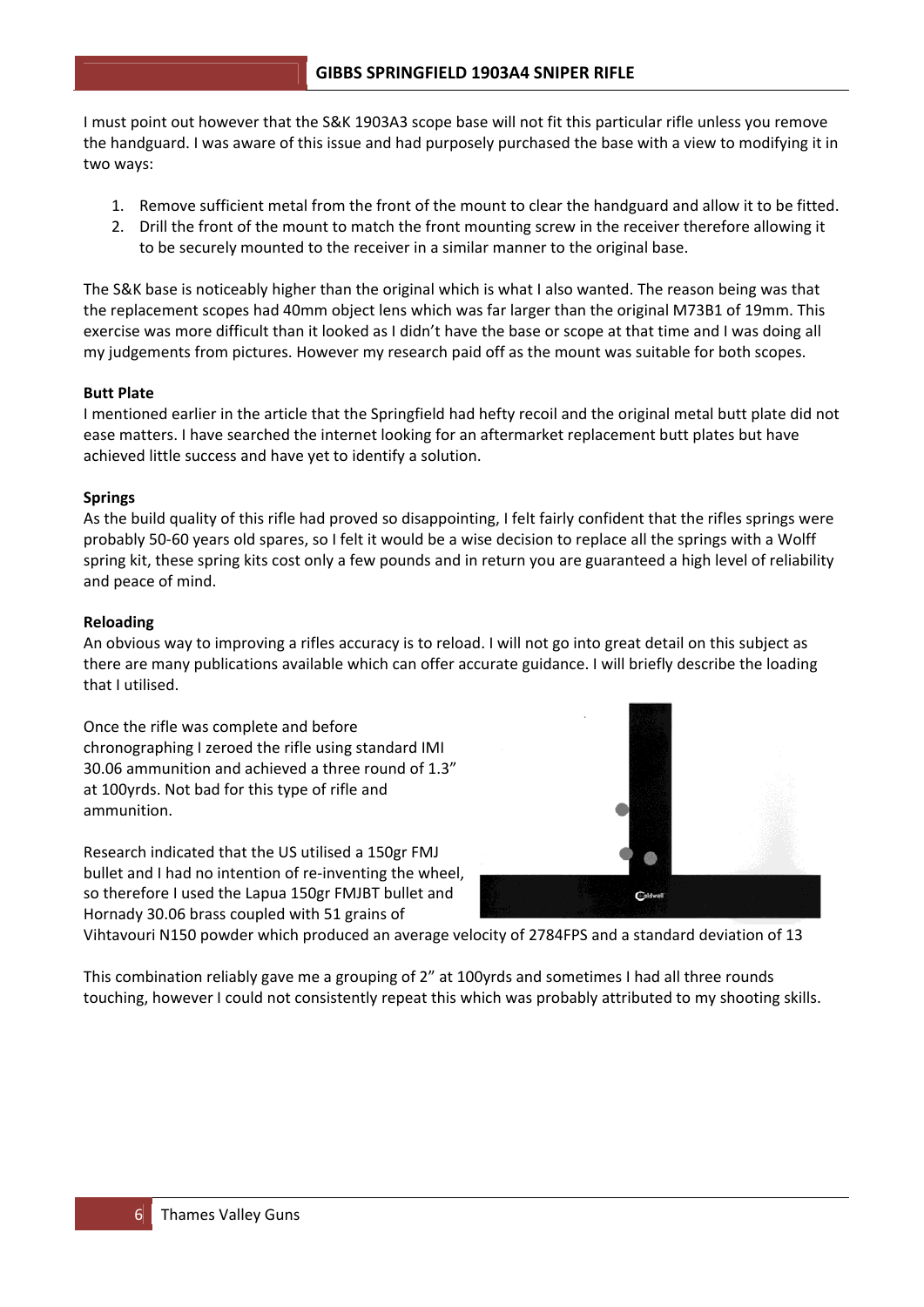## **Summary**

I had owned a Springfield 1903 before and regretted selling it. With this replica 1903A4 I had replaced that regret with what in the end turned out to be a fine rifle. I had clearly spent more on the rifle than it was physically worth, had spent a great deal of work bringing it up to a reasonable standard, which some may say was not the wisest off decisions, but I did have a rifle that I felt was unusual, it shot extremely well and I enjoyed shooting immensely.





As you can see from the pictures above my determination paid off. The replacement stock restored very well and showed no signs of damaged during the initial zeroing exercise. The S&K mount was modified so it would secure direct into the receiver and would allow the upper fore end to be fitted. The Lyman All American scope to date has remained intact as recoil on this rifle for us mild manner Brits is fairly hefty.

## **Update January 2011**

I had the misfortune of this scope taking a chunk out of my eyebrow, how embarrassing, however, eye relief for the Lyman is very short, add some hefty recoil and you have the perfect opportunity to do some bleeding.

At the same time as this experience a Lyman Alaskan came up on Ebay in good condition, together with a Litschert Varmint Master which is increase the power of the scope to x6, this was too much to resist and as a result I acquired the Alaskan which certainly in the Korean war was often fitted to these rifles.

To fit the new scope I required the original Gibbs base and rings only to find more problems. The most obvious was that the Gibbs scope and rings were not 7/8" as per the original scope but were in fact 6/8", was there anything else that could go wrong. Fortunately the Alaskan came fitted with a set of rings otherwise to put it technically I was buggered.